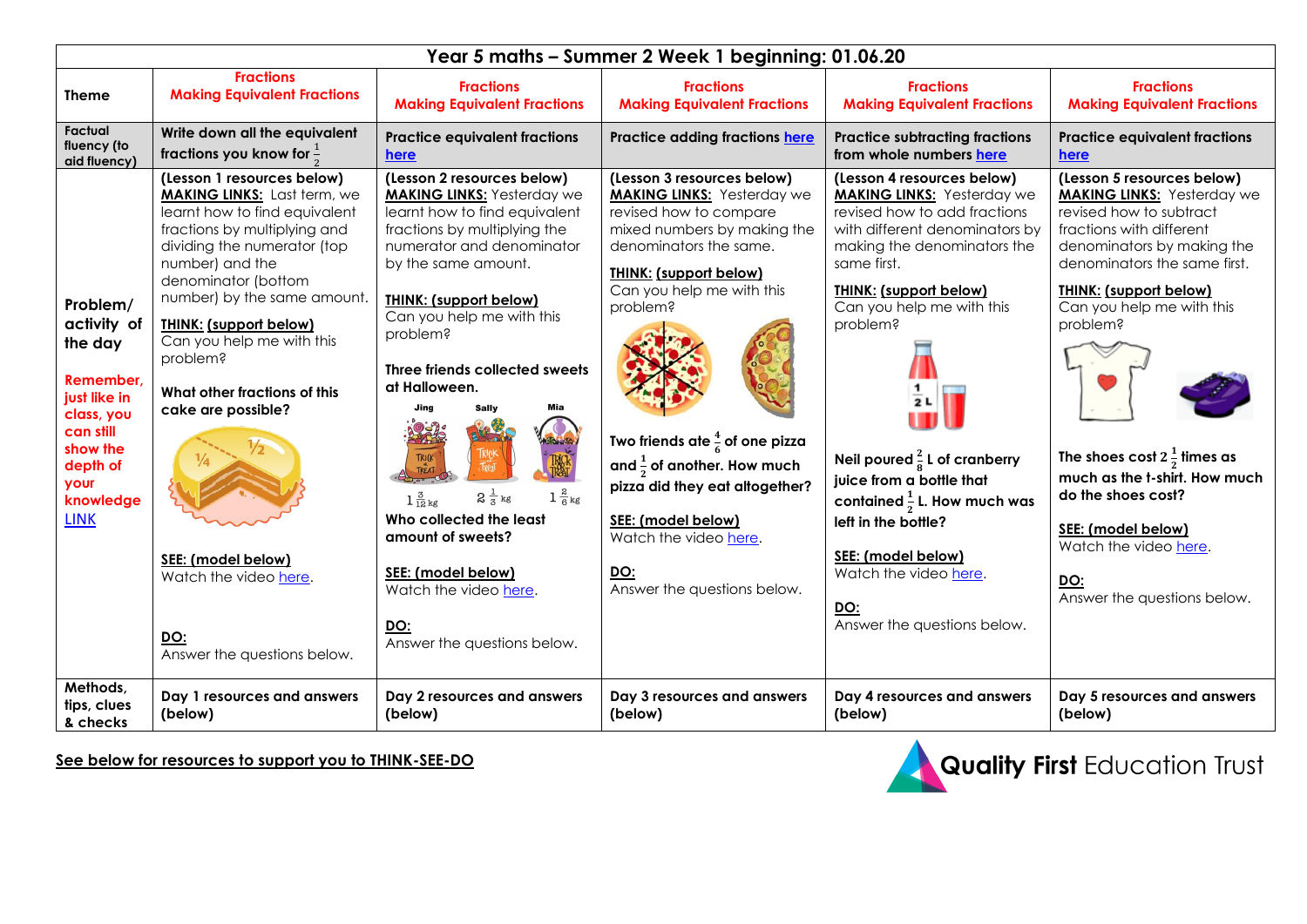#### **DAY 1 RESOURCES:**





2. We can multiply the numerator and the denominator by the same amount to find more equivalent fractions:



We can continue using this method to find many more equivalent fractions such as  $\frac{12}{24}$  or  $\frac{50}{100}$ 

Now use [this interactive fractions](https://mathsbot.com/manipulatives/fractionWall) wall to investigate other ways of

We could also think about solving the problem in a different way. We could add up the total amount of cake and then use the total amount of cake to find equivalent fractions. To do this accurately, we need to make sure our denominators are the same.



| 12<br>$\frac{3}{5}$<br>q<br>6<br>▬<br>Ξ.<br>Ξ.<br>-<br>12<br>16<br>8 |  |
|----------------------------------------------------------------------|--|
|----------------------------------------------------------------------|--|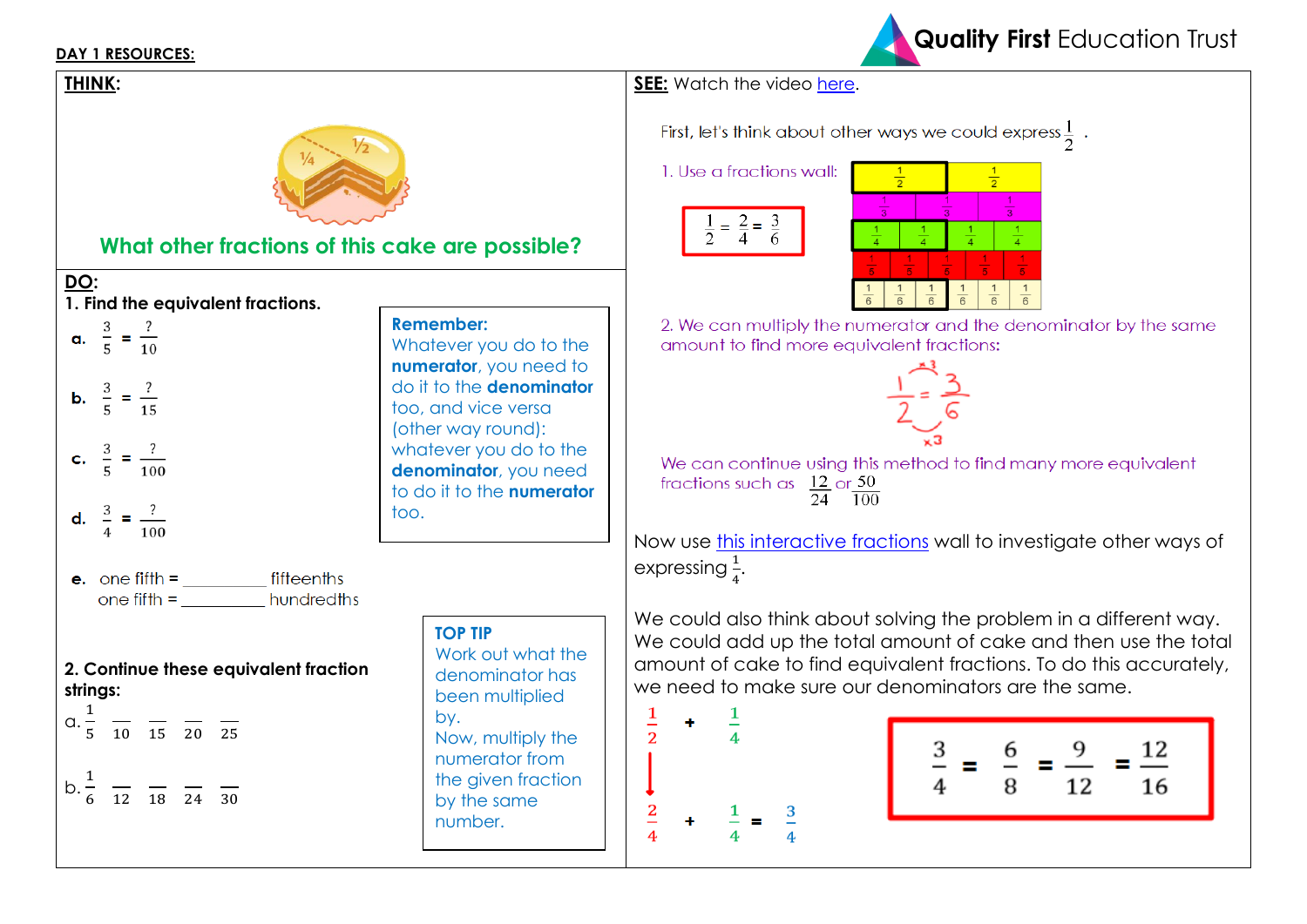### **DAY 2 RESOURCES:**

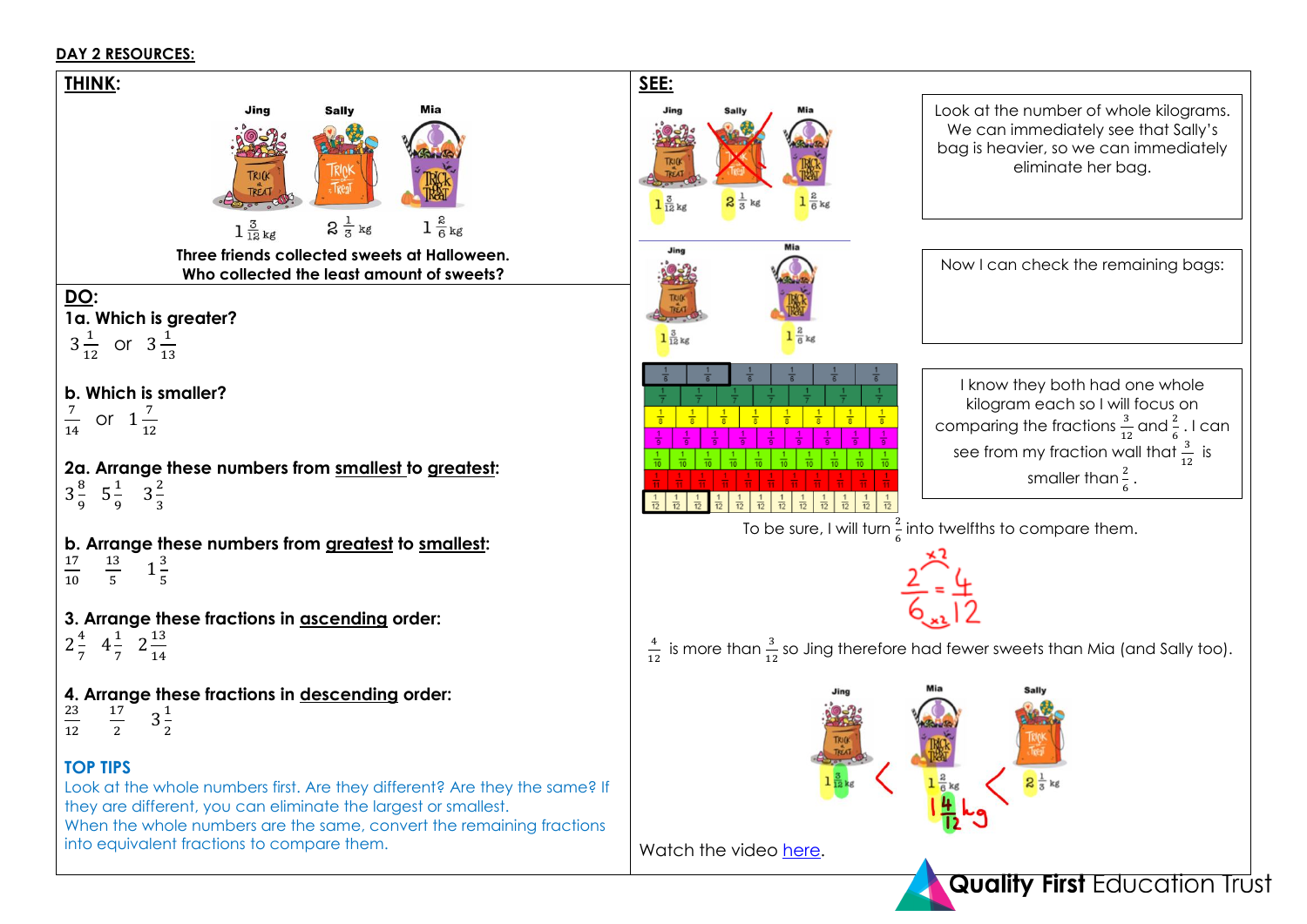#### **DAY 3 RESOURCES:**

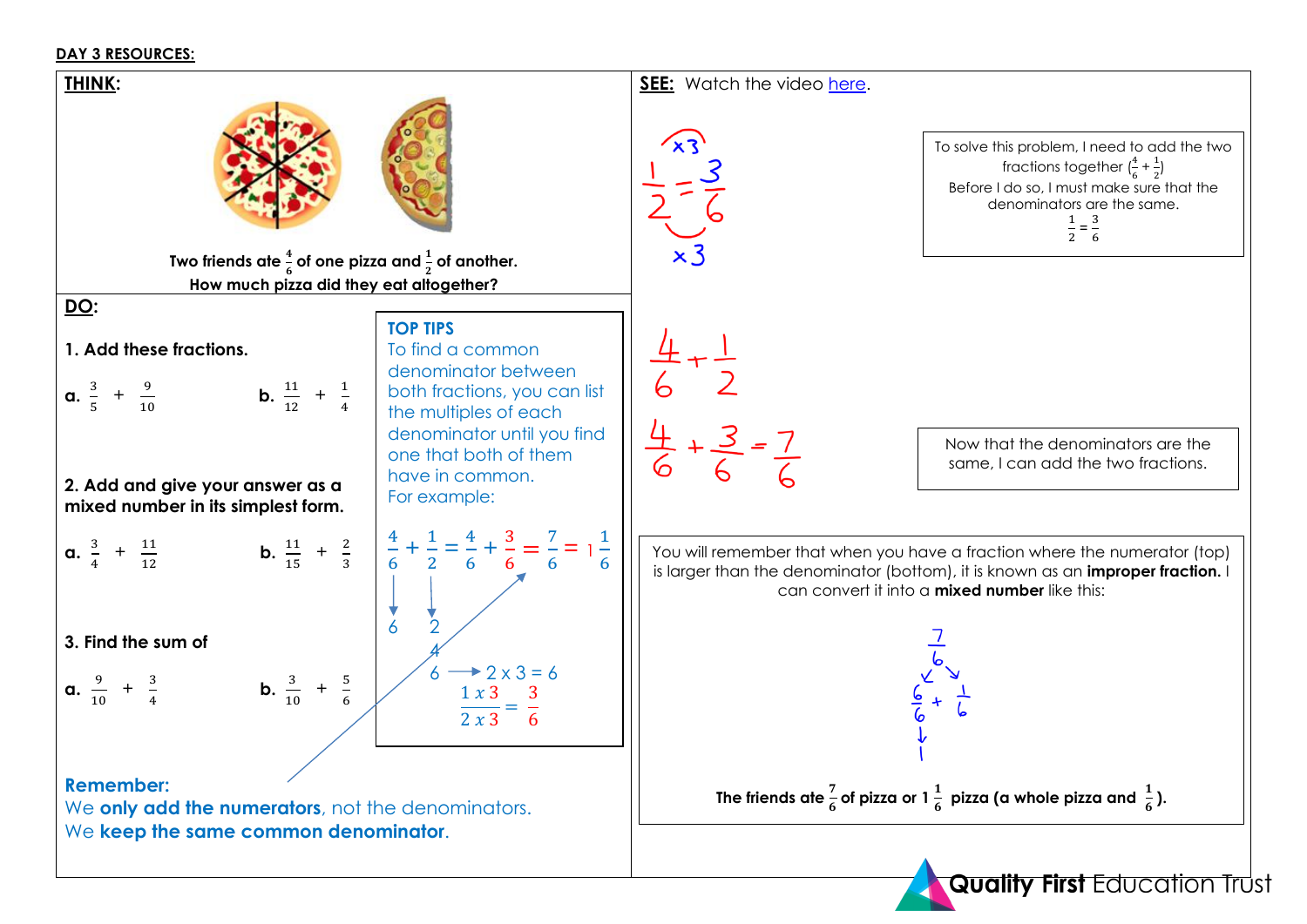## **DAY 4 RESOURCES:**

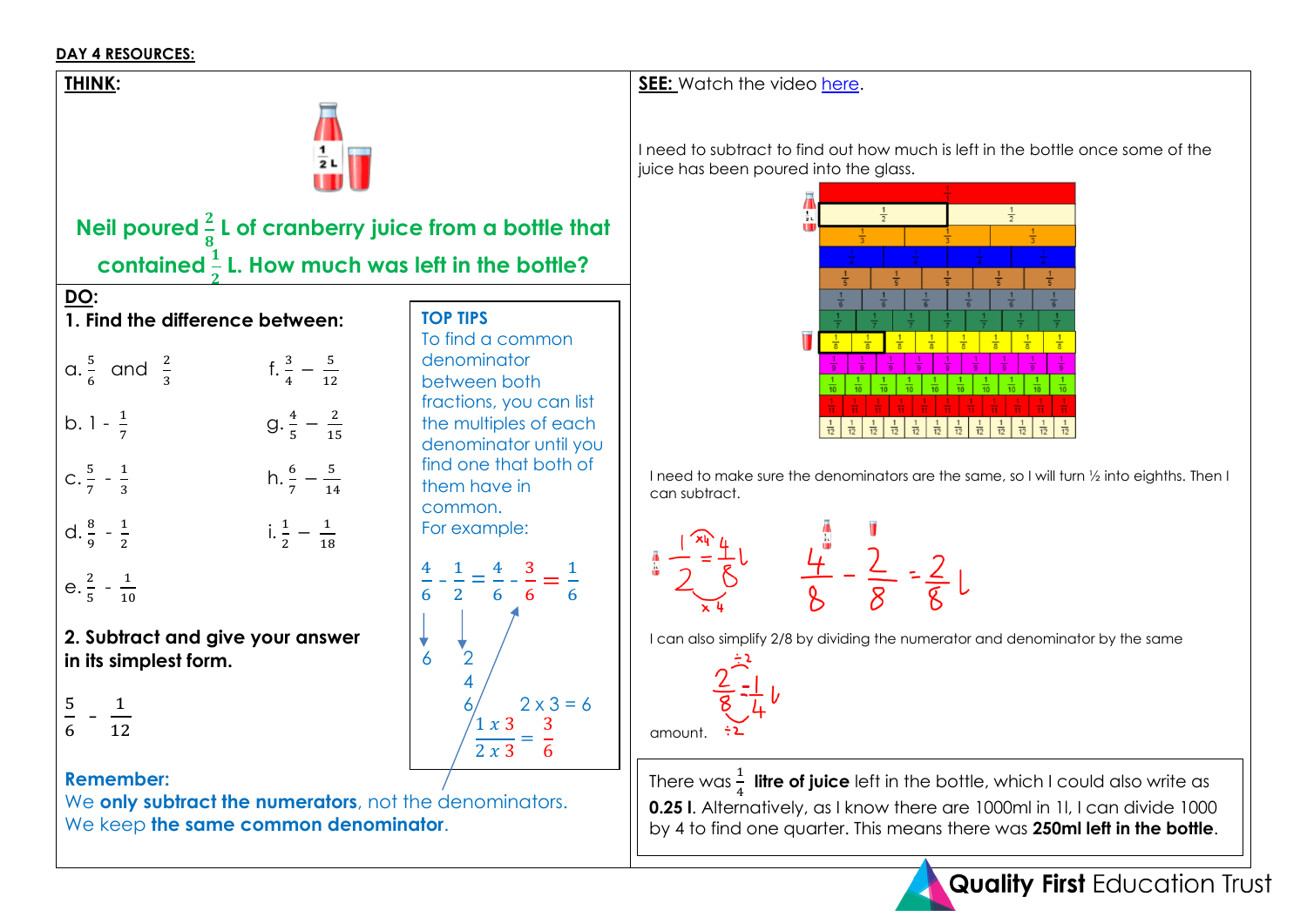## **DAY 5 RESOURCES:**

**DO:** 

**b.**  $1\frac{1}{5}$ 

pool.